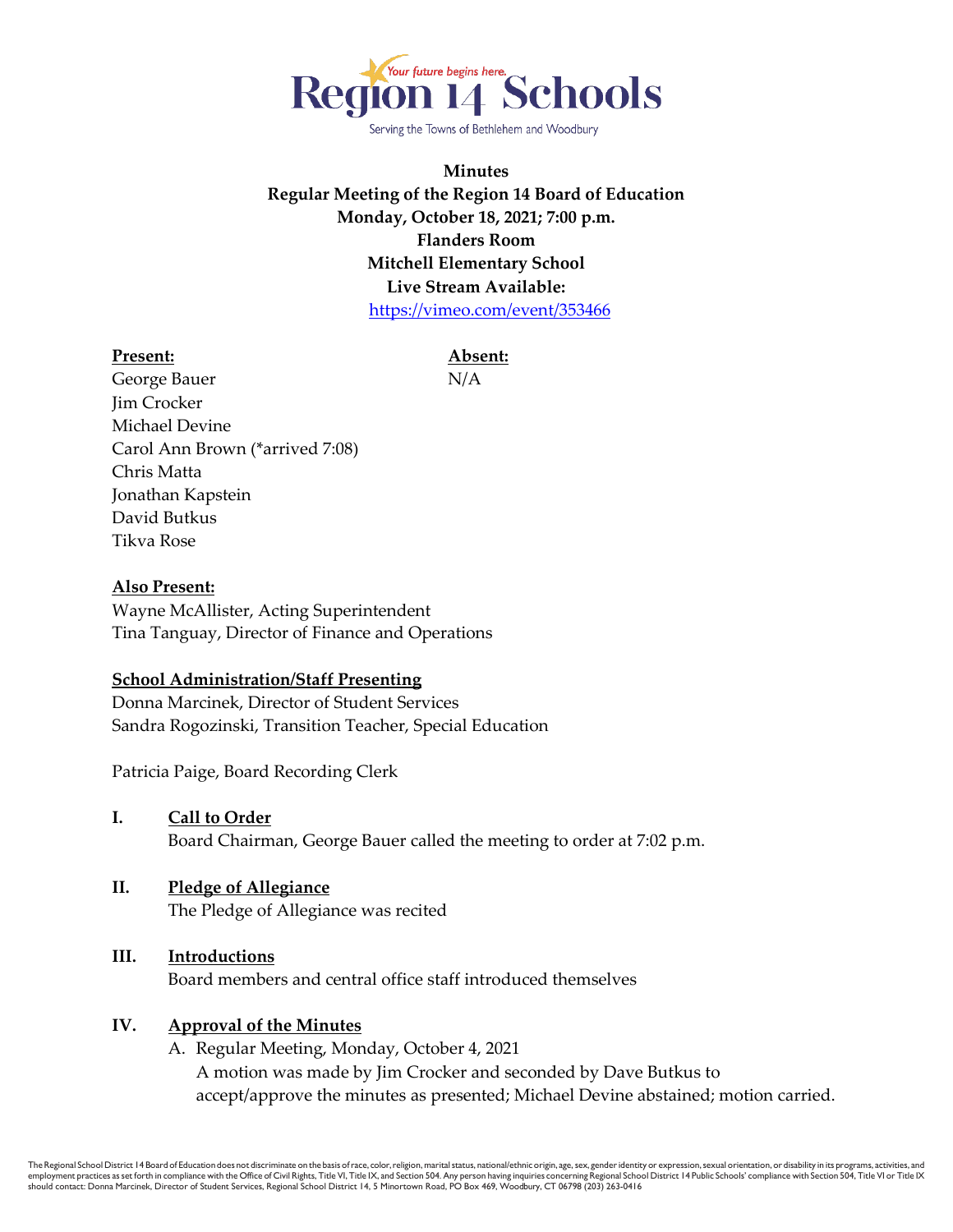# **V. Acting Superintendent's Report A. Special Education Report**

# **Grant Funding**

More funding, by way of grant dollars, has been apportioned to Special Education; three grants specifically. An ARP IDEA grant, in the amount of \$71,000, will be used to extend the IDEA grant proposed in the spring. No allocation has been allotted as of yet for the ESSER II Special Education Recovery Grant, but funding will be calculated based on population. Lastly, special education grant dollars have been earmarked for students who are receiving services under the primary classification of dyslexia at \$650 per student.

#### **Special Education Programs**

A pre-school summer program was offered this past summer; Ms. Marcinek would like to continue the program again in 2022.

The Region 14 Transition Program has been re-established in the district and is headed by faculty member, Sandra Rogozinski. The biggest challenge for the curriculum is transportation; there are not enough drivers to transport students out into the community.

Students enrolled in the program are between the ages of 18-22. New legislation has increased the age limit from 21 to one's 22nd birthday. While in the program, students practice and learn social and communication skills with the goal of increasing their independency in the community and securing employment.

# **Social and Emotional Well-Being of Students**

Grant monies have allowed for a BCBA position, which is helping to support the social and emotional well-being concerns of students. Additional grant funding also permitted the employment of a SEL Coordinator, Julianne Morin, who is facilitating K-8 services with the Ruler Program and bringing continuity across the district.

#### **Public Act 21-25**

Public Act 21-25 mandates that districts put in place a means to screen students for social and emotional difficulties. The state is supporting the use of Aperture as a screening devise by districts. Parental permission will be required for students to participate. Staff training will commence in January 2022. Members of the Board requested a copy of the survey questions in advance.

# **B. Covid 19 Update**

District wide there is currently one positive staff member isolating; 12 positive students isolating; and 18 in quarantine due to close contact, for a total of 31.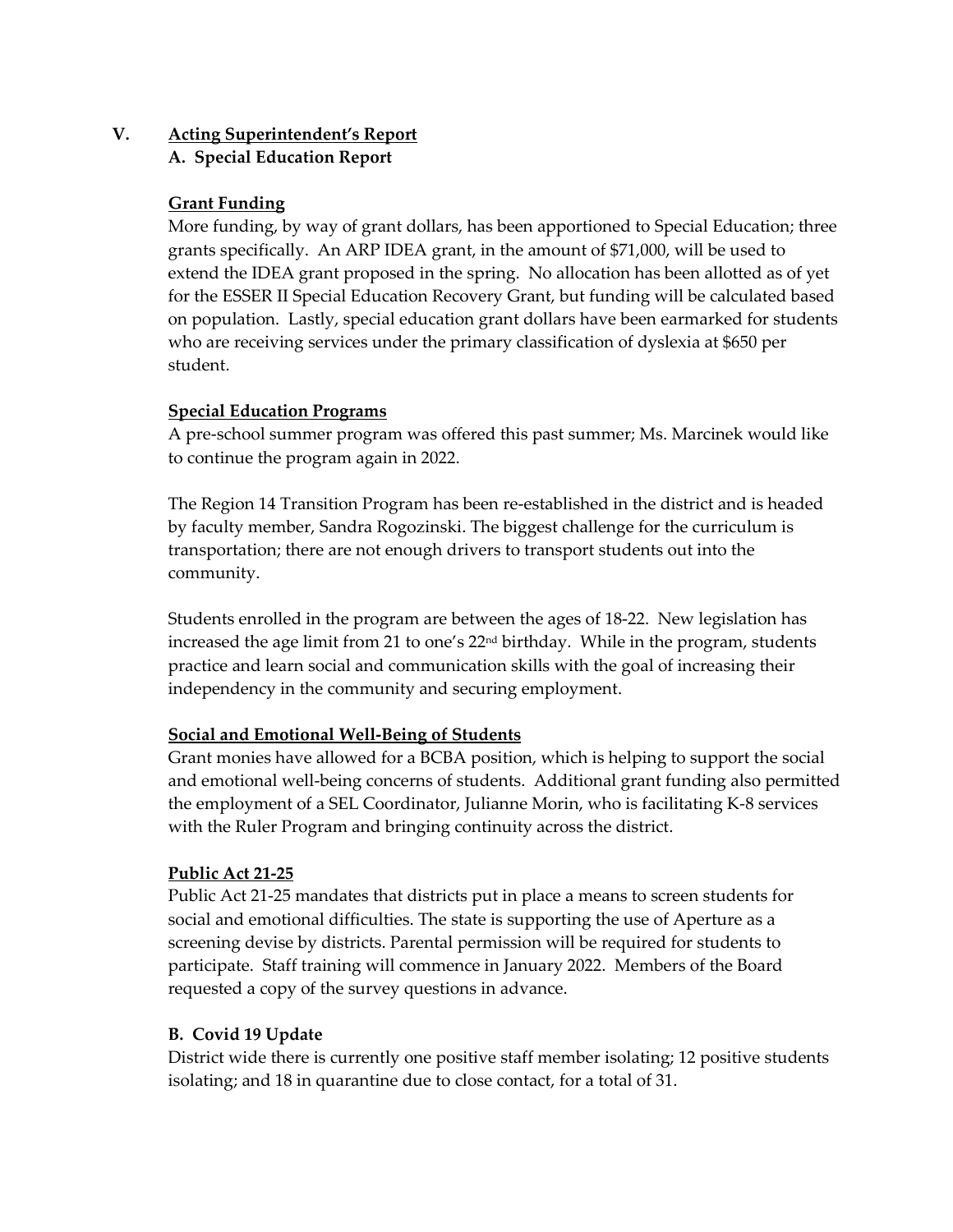Executive Order 13 G Vaccine Compliance: Region 14 has 100% staff compliance, which represents those who are vaccinated and those who are being tested weekly.

#### **VI. Committee Reports**

#### **A. FFA Advisory**

Committee members Chris Matta and Carol Ann Brown reported. Mr. Matta was very impressed with the involvement and passion of the committee members. The Vet Science room has been assembled to replicate an actual veterinary animal hospital, however insurance risks negate the ability to provide dog grooming and daycare.

#### **B. Public Relations**

Ms. Brown highlighted a few events including the next meeting for Grad Nite, which is scheduled for the  $27<sup>th</sup>$  and a clothing drive fundraiser anticipated for the  $30<sup>th</sup>$ . She also spoke to the K-5 next generation program at Flanders Nature Center and gave a shout out to the principals for their Weekly Update efforts.

#### **VII. Board Chair's Comments**

The Board will be acting as the Superintendent Search Committee

#### **VIII. Privilege of the Floor**

Paul Zulpa, Woodbury, CT

Mr. Zulpa echoed the sentiments regarding FFA; it was nice to have school and student representation at the Big E and Fall Harvest; very supportive of the program; noticed that the overall population of the program has very low Region 14 student enrollment.

#### Casey Rushin, Woodbury, CT

Regarding the FFA program, Mr. Rushin inquired if it would be feasible to secure a veterinarian to volunteer for a day and operate out of Nonnewaug under their own insurance; thanked Mr. McAllister for assisting Ms. Yatsenik, the principal at Bethlehem Elementary, with her needs; asked if SEL for Special Ed could be merged with the FFA.

# **IX. Old Business**

None

# **X. New Business**

A. A motion was made by Dave Butkus and seconded by Jonathan Kapstein to add an item of New Business to the agenda, "Speaking to the Press on Behalf of the Board"; all in favor; none opposed; motion carried unanimously.

A discussion was had on the decorum of Board members, speaking independently with the press regarding matters of the Board. It is the responsibility of the Board Chair, in their position and acting as a representative of the full Board, to share such matters.